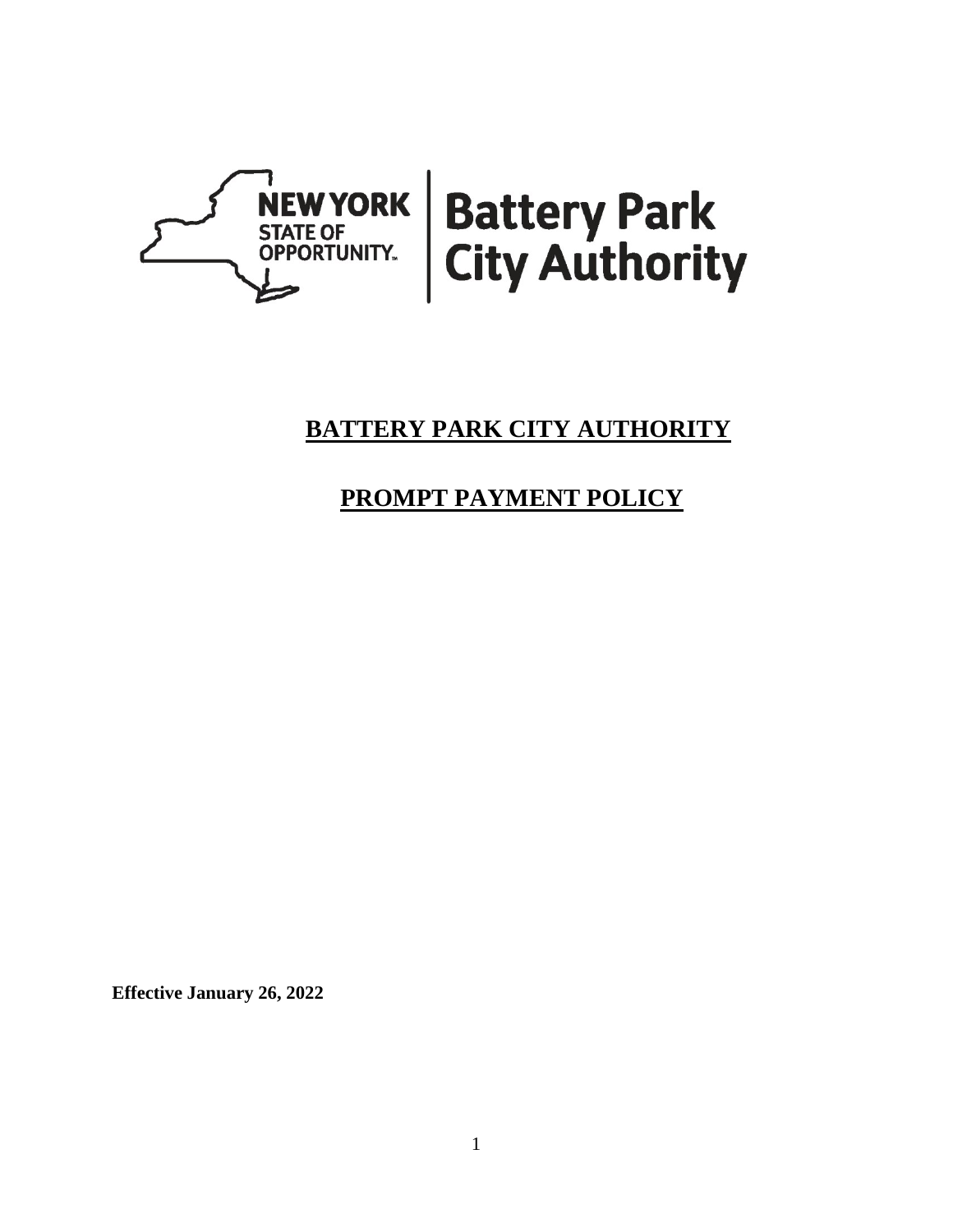## **HUGH L. CAREY BATTERY PARK CITY AUTHORITY PROMPT PAYMENT POLICY**

#### Section 9002.1

Statement of Policy and Purpose. This Prompt Payment Policy is adopted pursuant to Section 2880 of the Public Authorities Law, requiring each public benefit corporation to promulgate rules and regulations detailing its policy with respect to making prompt payment to contractors.

#### Section 9002.2

Definitions. For the purpose of this Part, the following terms shall have the following meanings unless the context shall clearly indicate otherwise:

- (a) "Authority" shall mean the Hugh L. Carey Battery Park City Authority.
- (b) "Contract" shall mean an enforceable agreement entered into by the Authority and a Contractor, including purchase orders. Bond resolutions and any leases to which the Authority is a party, including any leases between the Authority and any of its tenants or subtenants, as well as any related agreements which are an integral part of such leases or subleases, are not Contracts within the meaning of this Section.
- (c) "Contractor" shall mean any person, partnership, private corporation or association providing or performing any of the following pursuant to a Contract:
	- (i) Selling materials, equipment or supplies or leasing property or equipment to the Authority;
	- (ii) constructing, reconstructing, rehabilitating or repairing buildings, streets or other improvements for or on behalf of the Authority; or
	- (iii) rendering or providing services to the Authority pursuant to a contract.
- (d) "Designated Payment Office" shall mean that department within the Authority to which a proper invoice is to be submitted by a Contractor; unless otherwise, specified, the Designated Payment Office shall be:

Office of the Chief Financial Officer Hugh L. Carey Battery Park City Authority 200 Liberty St., 24th Floor New York, New York 10281-1097

Attention: Accounts Payable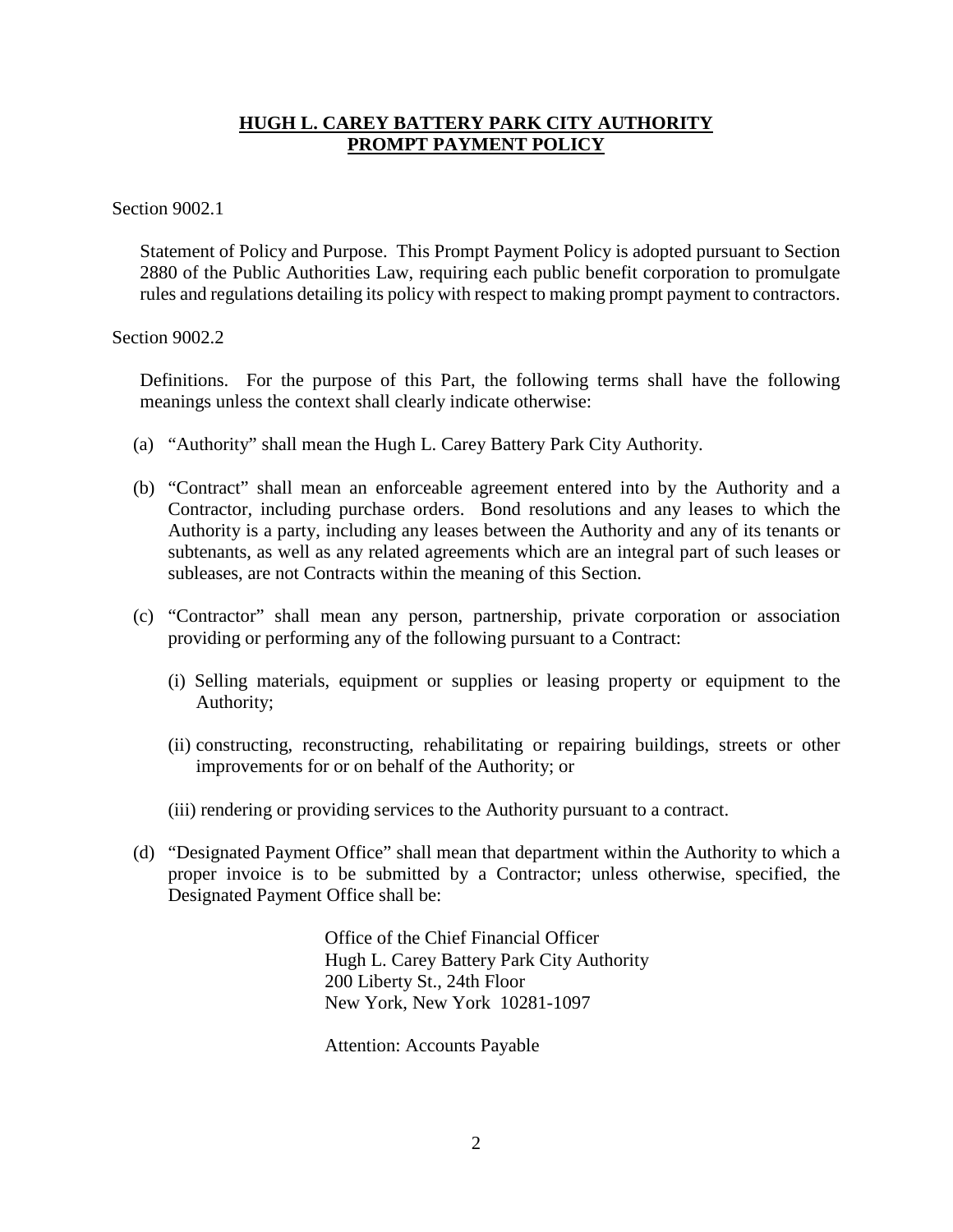- (e) "Prompt Payment" shall mean payment of a debt due and owing by the Authority pursuant to a Contract before interest accrues thereon pursuant to the provisions of this Part.
- (f) "Proper Invoice" shall mean a written request or invoice for contract payment setting forth the description, price and quantity of goods, property or services provided by a Contractor, such request or invoice being both in accordance with the terms of the Contract and in such form, and supported by such other substantiating documentation, as the Authority may reasonably require.
- (g) "Receipt of a Proper Invoice" shall mean either:
	- (i) The date on which a Proper Invoice is received by the Designated Payment Office or
	- (ii) The date on which the Authority receives the purchased goods, property or services covered by the Proper Invoice, whichever is later.
- (h) "Set-off" shall mean the reduction by the Authority of a payment due to a Contractor by an amount equal to the amount of an unpaid legally enforceable debt owed by the Contractor to the Authority.

Section 9002.3

Applicability. This Part shall apply to all Contracts entered into on or after April 29, 1988.

Section 9002.4

- (a) Payment Request Procedure. Contractors' owed money by the Authority shall deliver a Proper Invoice to the Designated Payment Office. The Designated Payment Office will log the receipt date of each invoice, and send it to the department unit within the Authority that received the goods, property or services from the Contractor for review and verification of the Contractor's performance in accordance with the Contract. Contractors with Contracts which provide for payment at specific dates or intervals shall also be required to provide a Proper Invoice which certifies that the obligations required under such Contract have been performed prior to such date(s) or during such interval(s) and review and verification of the work of these Contractors will take place upon receipt of such Proper Invoice; payment shall be made in accordance with the terms of such Contracts.
- (b) Prompt Payment Schedule. The schedule of the time in which the Authority will make prompt payment under a Contract is as follows:
	- (i) For invoices received on or after July 1, 1989, payment will be made by the Authority within 30 calendar days, excluding legal holidays, after Receipt of a Proper Invoice.
	- (ii) For Contracts which provide for payment at one or more specific dates or intervals, payment will be made in accordance with the terms of such Contracts, but interest shall only be payable if payment is not made within the time provided as in (i) above.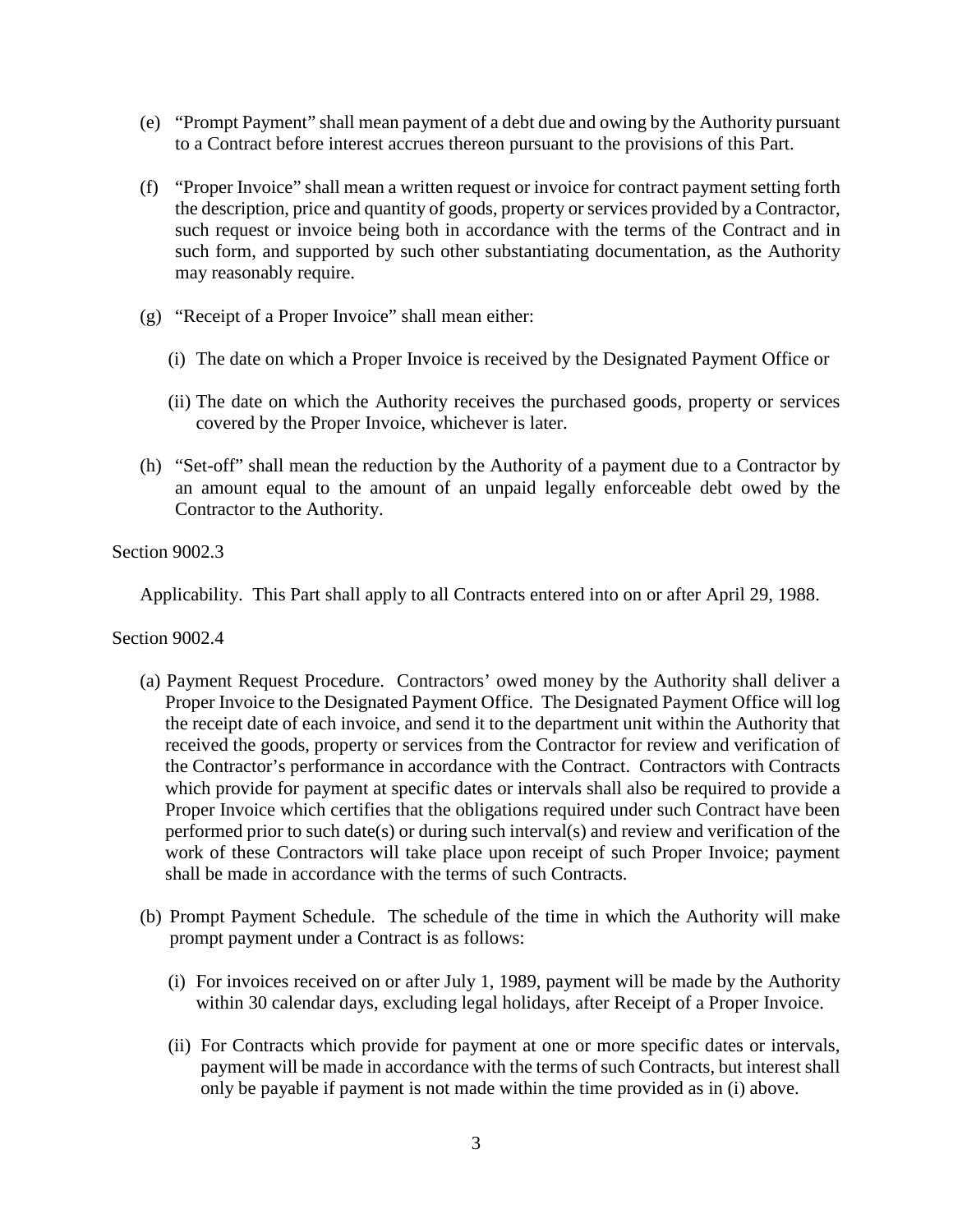- (iii) This schedule will not apply in those instances where payment is being delayed by reason of any of the exceptions listed in Section 9002.4(e) or where the time in which to make payment is being tolled for any of the reasons listed in Section 9002.4(f) herein, in which cases the time for payment shall be there provided.
- (c) Interest Computation. If the Authority fails to make payment in accordance with the prompt payment schedule set forth in Section 9002.4(b) above, the Authority will pay interest to the affected Contractor at the rate equal to that set by the State Tax Commission for corporate taxes pursuant to Section 1096(e) of the Tax Law.
- (d) Funds Available to Pay Interest Penalties. The Authority will pay interest as provided herein with monies available to the Authority for operating and administrative expenses pursuant to its approved budget.
- (e) Extension of Payment Time. Any of the following facts, conditions or situations are determined by the Authority to be exceptions to the prompt payment schedule set forth in Section 9002.4(b) and to justify extensions of the time by which payment must be made (the amount of time of such extension being as established by the Authority's Treasurer consistent with this Part, with notice provided to the Contractor):
	- (i) Statutory or Contract provisions requiring an inspection period or an audit prior to payment;
	- (ii) The absence of a state appropriation which is necessary to authorize payment;
	- (iii) A requirement for federal government examination of a Proper Invoice prior to payment;
	- (iv) Extraordinary delay between the time of the provision of goods, property or services by a Contractor and the receipt of a Proper Invoice by the Authority;
	- (v) Failure by a Contractor to submit documents required by the Contract or reasonably required by the Authority prior to payment;
	- (vi) Where time is taken in the processing of an invoice by the State Department of Taxation and Finance, the State Division of the Budget, the Office of the State Comptroller, or any other entity external to the Authority that is or may be required by statute, regulation or Contract to approve or process Authority payments.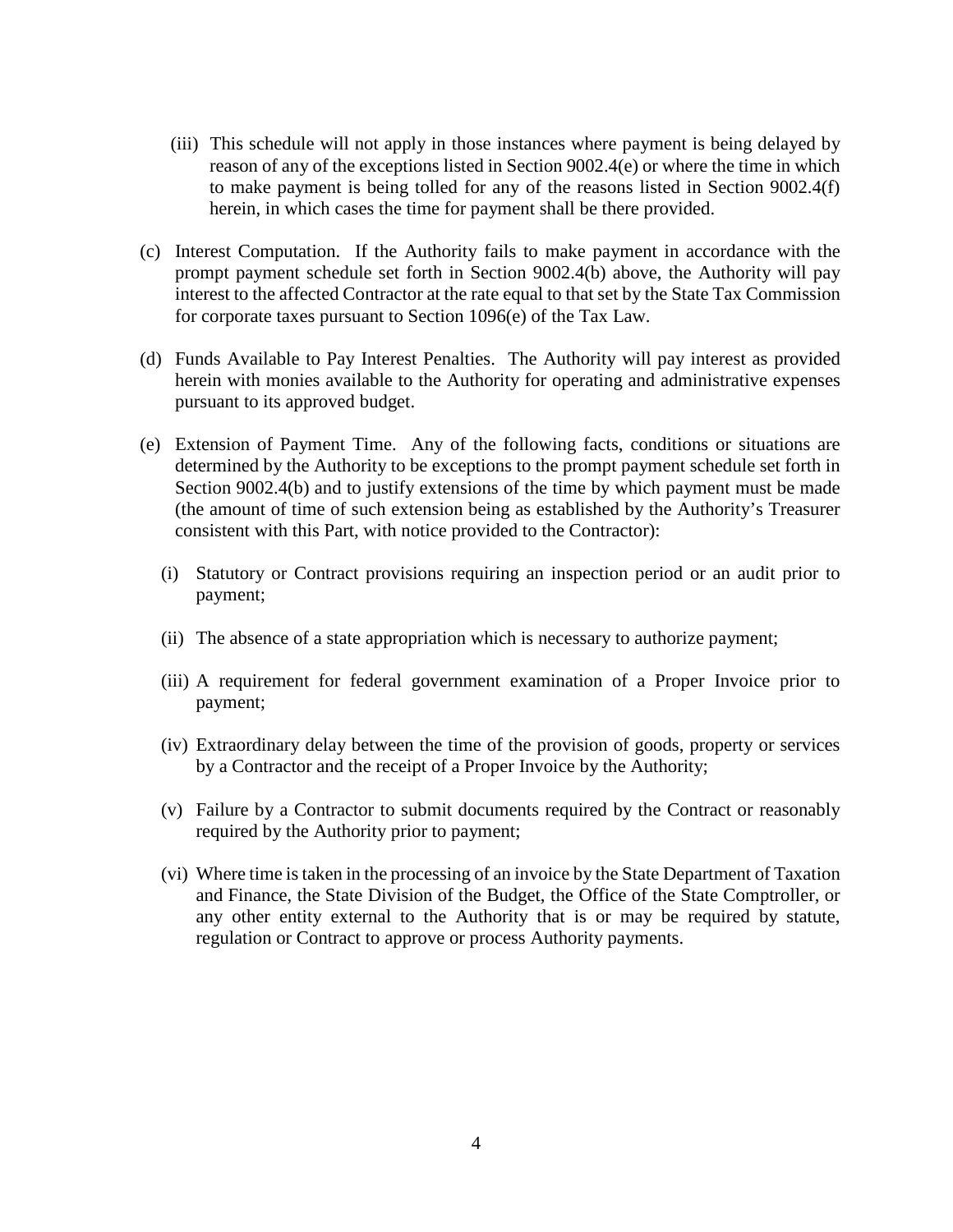- (f) Defects or Improprieties. The following facts or conditions toll the prompt payment schedule set forth in Section 9002.4(b):
	- (i) A reasonable belief by the Authority in the existence of any defects(s), including any incompleteness or failure of compliance with the terms of the Contract, in or with respect to the goods, property or services delivered;
	- (ii) A reasonable belief by the Authority in the existence of any defect(s) in the invoice; or
	- (iii) A reasonable belief by the Authority in suspected impropriety of any kind.

In order to toll the prompt payment schedule without penalty, the Authority has fifteen calendar days after receipt of an invoice to send a Contractor notification of such defects or improprieties. Authority notification shall be by letter to the Contractor, setting forth any such defect or impropriety in reasonable detail, sent to the address indicated for notices under the Contract or, if no such address is provided, sent to the address set forth in the invoice provided that, in the event that the Authority fails to so notify the Contractor within such fifteen days, the sole effect of such failure to so notify the Contractor shall be that the number of days allowed for payment shall be reduced by the number of days between such fifteenth day and the date of the Authority's transmitting such notifications. In the event that the Authority fails to provide reasonable grounds for its contention that any such defect or impropriety exists, the date by which Contract payment shall be made shall be calculated from the date of receipt of an invoice.

### Section 9002.5

- (a) Annual Report. The Authority shall prepare an annual report on the scope and implementation of this prompt payment policy. The report shall include, but not be limited to, the following:
	- (i) A listing of the types or categories of contracts which the Authority entered into during the twelve-month fiscal year covered by the report with an indication whether each such type or category of contract was subject to this prompt payment policy, and if it was not, the reason(s) why not;
	- (ii) The number and amount of interest payments made for contracts, arranged according to each such type or category;
	- (iii) The number of interest chargeable days, and the total number of days taken to process each late contract payment; and
	- (iv) A summary of the principal reasons why such late payments occurred.
- (b) Within ninety (90) days after the completion of each such fiscal year, copies of this annual report shall be filed with the State Comptroller, the State Director of the Budget, the